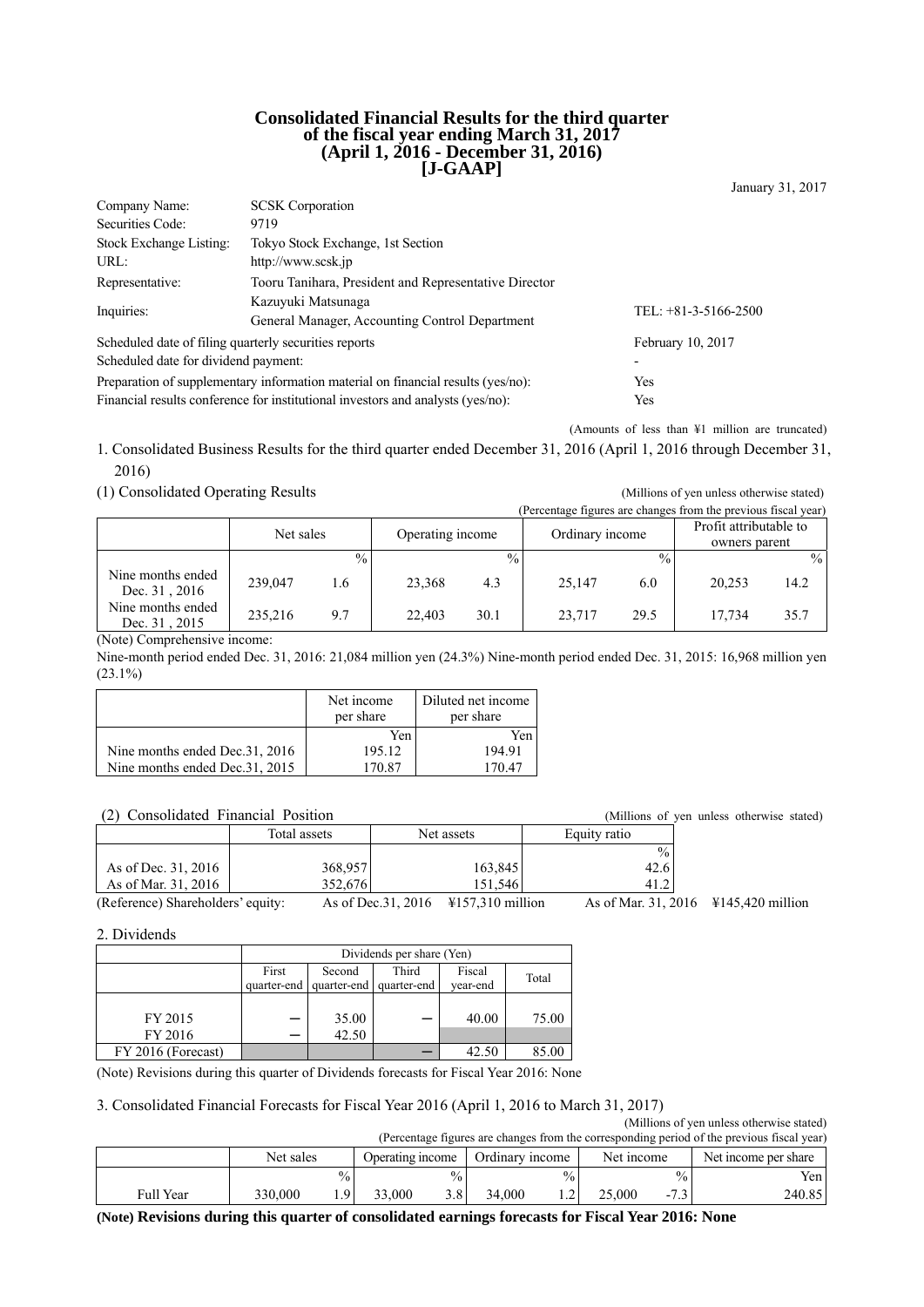#### \*Notes

- (1) Changes in significant subsidiaries during the period : None
- (2) Adoption of specific accounting procedures in preparing quarterly consolidated financial statements: None
- (3) Changes in accounting policies, changes in accounting estimates and restatement of prior period financial statements after error corrections
	- 1) Changes in accounting policies, changes in accounting standards and other regulations: None
	- 2) Changes in accounting policies due to other reasons: None
	- 3) Changes in accounting estimates: None
	- 4) Restatement of prior period financial statements after error corrections: None
- (4) Number of shares issued (Common stock)
	- 1) The number of shares issued as of the period-end (including treasury shares)

|    | As of Dec. 31, 2016                                | 107,986,403 shares |
|----|----------------------------------------------------|--------------------|
|    | As of Mar. 31, 2016                                | 107,986,403 shares |
| 2) | The number of treasury shares as of the period-end |                    |
|    | As of Dec. 31, 2016                                | 4,185,249 shares   |
|    | As of Mar. 31, 2016                                | 4,189,210 shares   |
| 3) | The average number of shares during the period     |                    |
|    | As of Dec. 31, 2016                                | 103,802,545 shares |
|    | As of Dec. 31, 2015                                | 103,787,869 shares |

\*Notification regarding the auditing process

- This financial report is not within the scope of the auditing process as prescribed by the Financial Instruments and Exchange Act. Therefore, and as of the time of disclosure, the auditing process of this financial report has not been completed.
- \* Cautionary statement concerning appropriate use of financial forecasts and other explanatory notes
- The financial forecasts contained in this document are based on the information currently available and certain assumptions deemed reasonable. Actual results may vary from these forecasts for various reasons. With regard to the assumptions on which financial forecasts are based and other explanatory notes in connection with the use of financial forecasts, please refer to "Qualitative information of Consolidated Financial Forecast for the fiscal year ending March 31, 2017" on page 3.
- SCSK will hold a results briefing for institutional investors and analysts on January 31, 2017. Materials used in the briefing, a transcript of the main questions and answers, and other related information will be published on SCSK's website promptly thereafter.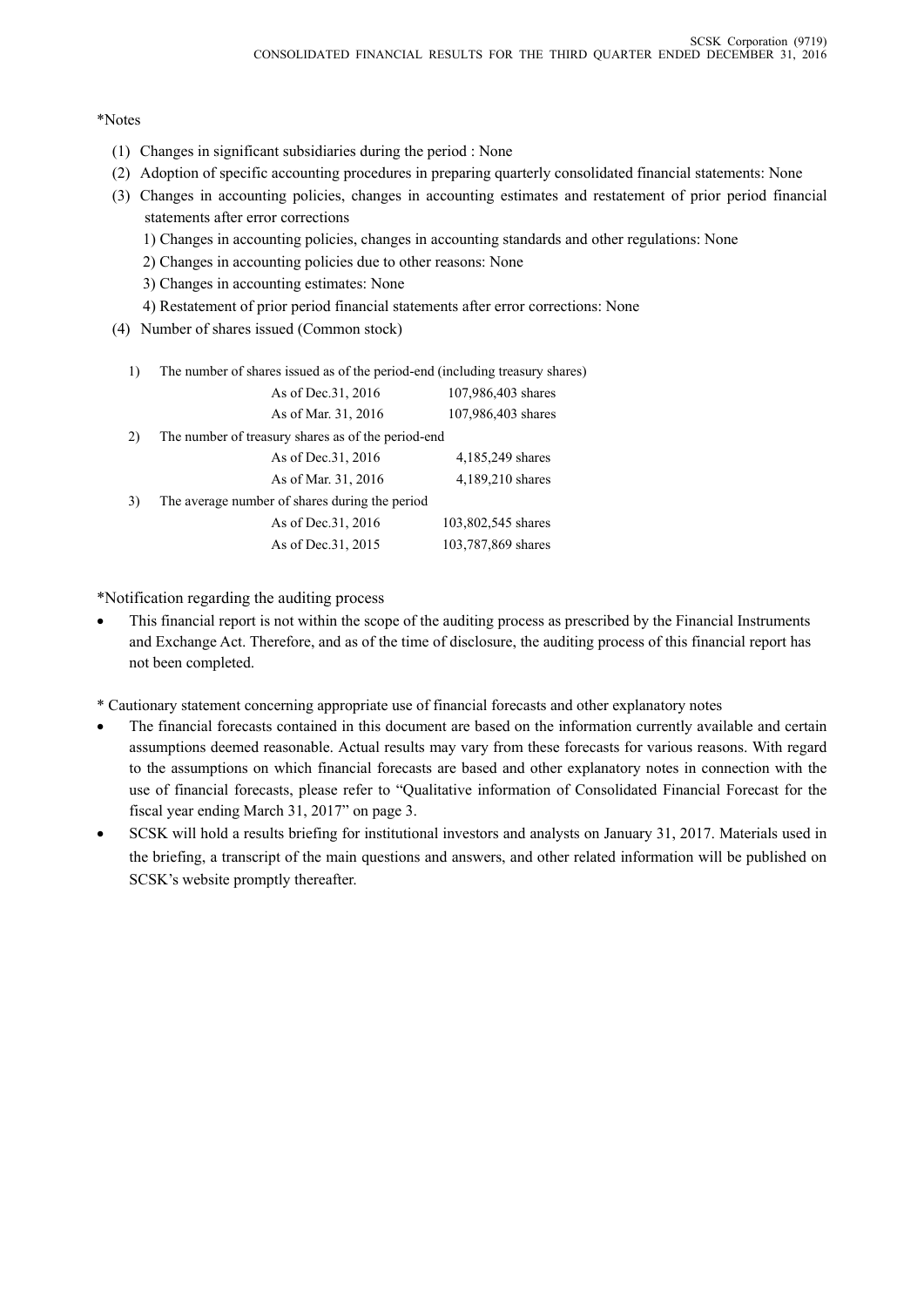# Contents

| (1) |                                                                                                                                                                                                                                        |  |
|-----|----------------------------------------------------------------------------------------------------------------------------------------------------------------------------------------------------------------------------------------|--|
| (2) |                                                                                                                                                                                                                                        |  |
| (3) | Qualitative information of Consolidated Financial Forecast for the fiscal year ending March 31, 2017 · · · · · · · · · 3                                                                                                               |  |
|     | 2. Summary information (notes)                                                                                                                                                                                                         |  |
| (1) | Transfer of important subsidiaries in the period under review material contract and a 4                                                                                                                                                |  |
| (2) | Adoption of specific accounting procedures in preparing quarterly consolidated financial statements  4                                                                                                                                 |  |
| (3) | Changes in accounting policies, changes in accounting estimate and restatement of prior period financial                                                                                                                               |  |
|     |                                                                                                                                                                                                                                        |  |
|     | 3. Consolidated Financial Statements manufactured contract to the Statements of Statements of Statements and Statements of Statements and Statements of Statements and Statements of Statements and Statements and Statements          |  |
| (1) |                                                                                                                                                                                                                                        |  |
| (2) | Consolidated Statements of Income and Comprehensive Income<br>Fig. 2.1 (1997)<br>The Statements of Income and Comprehensive Income<br>Statements of Income and Comprehensive Income<br>Statements of Income and Comprehensive Income . |  |
|     |                                                                                                                                                                                                                                        |  |
|     |                                                                                                                                                                                                                                        |  |
| (3) | Consolidated Statements of Cash Flows                                                                                                                                                                                                  |  |
| (4) |                                                                                                                                                                                                                                        |  |
|     |                                                                                                                                                                                                                                        |  |
|     |                                                                                                                                                                                                                                        |  |
|     | (Segment information) (Compared to the set of the set of the set of the set of the set of the set of the set of the set of the set of the set of the set of the set of the set of the set of the set of the set of the set of          |  |
|     |                                                                                                                                                                                                                                        |  |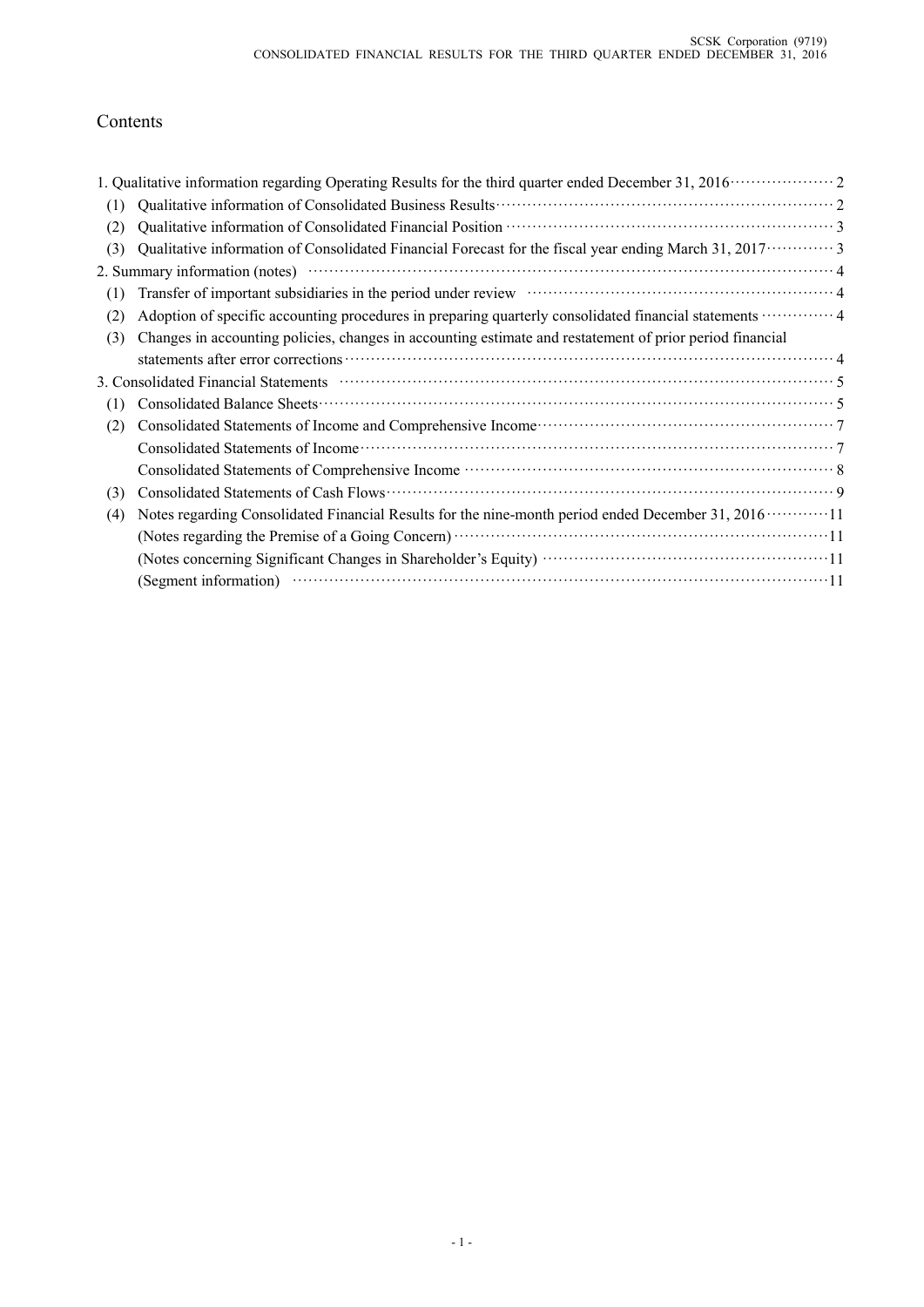### **1. Qualitative Information Regarding Operating Results for the Nine-Month Period Ended December 31, 2016**

#### **(1) Qualitative Information on Consolidated Business Results**

In the period under review, the Japanese economy continued to display the moderate recovery trend that began in the previous fiscal year. This trend was supported in part by policy-related factors, such as the economic stimulus measures implemented by the Japanese government as well as the monetary easing measures and interest rate policies instituted by the Bank of Japan. Other contributions came from business environmentrelated factors like the yen depreciation trend that followed the presidential election in the United States. In addition, consistently high levels of corporate earnings contributed to improved business sentiment among companies, and consumer spending began to pick up. Considering these factors, Company judged that the economy was experiencing an overall recovery trend.

Our outlook for the Japanese economy projects that, in the midst of ongoing improvements in the job market and in wages, this modest recovery trend will continue due in part to the various government policies. However, there is a rising sense of uncertainty with regard to global political and economic conditions. Prominent concerns include the political and economic policies of the new government administration in the United States as well as the issues surrounding the United Kingdom's decisions to leave the European Union and the threat of economic downturn in Asian and other emerging and resource-rich countries. Accordingly, an added degree of scrutiny is imperative in judging economic trends.

In this environment, the IT services market sustained the brisk growth trend in overall IT investment demand that has continued from the previous fiscal year. SCSK witnessed conventional replacement demand from corporate customers for productivity and efficiency improvement purposes together with an increase in IT investment demand for reinforcing strategic businesses or securing a competitive edge.

Strategic IT investment and IT services demand rose in the manufacturing industry and the distribution industry, contributing to solid deal flow in both industries. In the manufacturing industry, such demand was directed toward investment that incorporates IoT compatibility, which is anticipated to lead to a full-fledged expansion of demand in the future, as well as toward strategic globalization initiatives; verification services for pre-market electronic devices, which are growing ever more sophisticated; and business process outsourcing (BPO) solutions related to products and services. In the distribution industry, this demand was largely associated with investment related to e-commerce, customer relationship management (CRM), and big data analysis for the purposes of facilitating omni-channel retailing and enhancing digital marketing initiatives.

In the financial industry, there was robust demand for redevelopment of operational systems to boost competitiveness or heighten operational efficiency of customers seen primarily among major financial institutions in the banking and insurance sectors. In addition, IT investment demand is growing smoothly, particularly for systems development purposes aimed at boosting competitiveness, examples of which include the application of FinTech, artificial intelligence, or other IT technologies to cultivate retail businesses or address the emergence of more sophisticated settlement systems.

In addition, IT services demand from corporate customers was on the rise. This demand was seen in various industries, where corporate customers sought to invest in IaaS, PaaS, and other cloud-related IT services.

Looking at the Company's operating results for the period under review, consolidated net sales increased 1.6% year on year, to ¥239,047 million. This increase came on the back of the favorable trend in systems development demand from financial industry customers that continued on from the previous fiscal year as well as the increases maintenance and operation and service sales seen in the manufacturing industry and in almost all other industries. These factors offset a decline in large-scale projects from the same period of the previous fiscal year due to an absence of systems development projects for securities companies and system sales projects for communications industry customers. This decline was projected at the beginning of the period.

Operating income was up 4.3%, to ¥23,368 million. In addition to the boost to income from the higher sales, operating income benefited from improved development productivity due to measures for heightening operational quality and increasing efficiency. This productivity improvement helped absorb a rise in expenses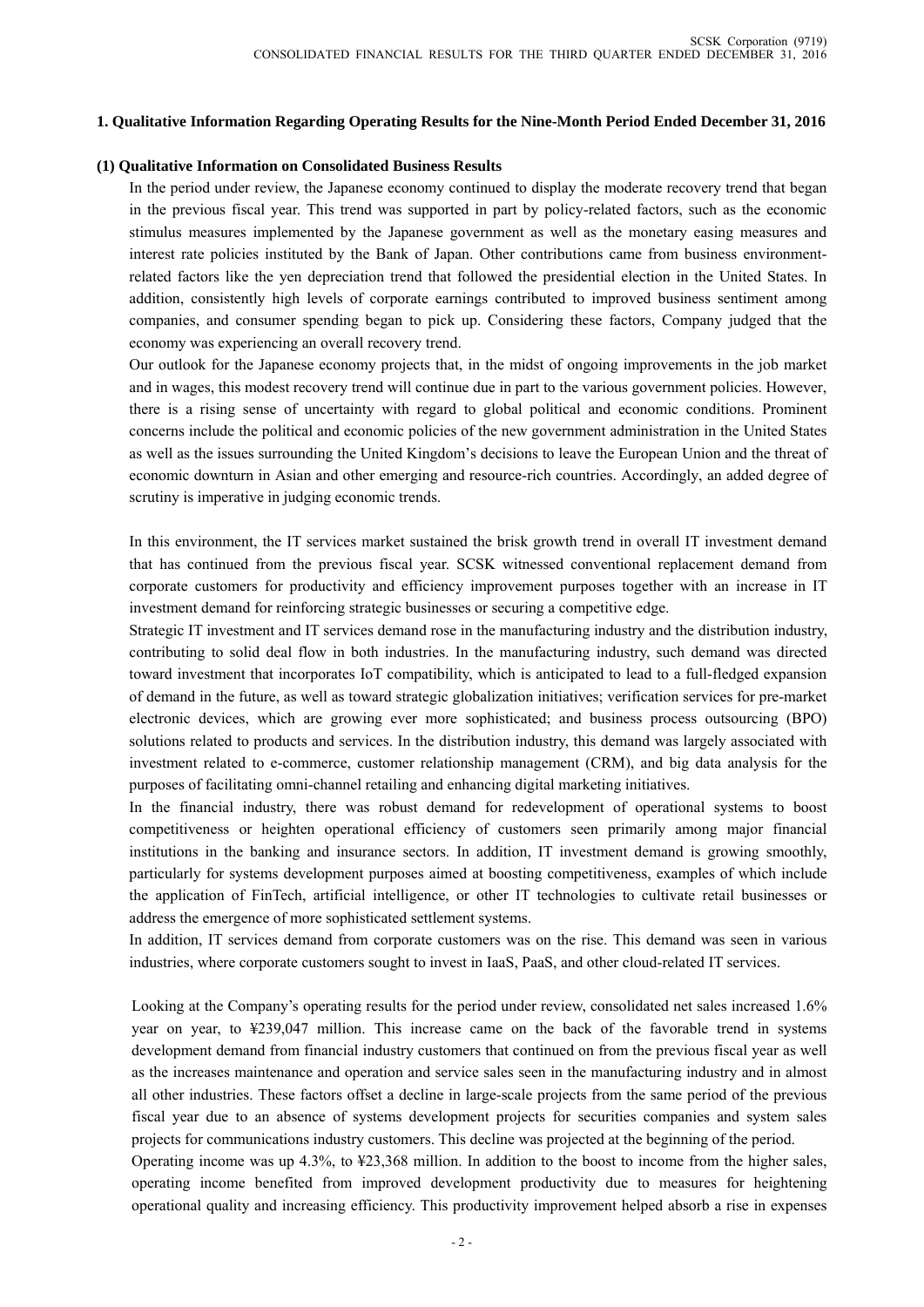that included higher size-based corporate taxes and strategic business investment expenses.

Ordinary income rose 6.0%, to ¥25,147 million, following the increase in operating income. Meanwhile, profit attributable to owners of parent jumped 14.2%, to ¥20,253 million, due to the higher operating income and various gains on investments. One such gain was on the sale of investment securities after an entity-method affiliate became listed on the stock market.

In the previous fiscal year, the Group announced a Medium-term Management Plan with the fiscal year ending March 31, 2020 as its final year. Targeting robust medium-term growth in operating income coupled with improved profitability, we are pushing forward with the plan's three core strategies of "shifting to serviceoriented businesses," "promoting strategic businesses that capture the changing times," and "entering into the second stage of global business expansion."

Moving forward in the fiscal year ending March 31, 2017, we will accelerate efforts to advance the plan's core strategies, particularly with regard to shifting to service-oriented businesses and promoting new strategic businesses. At the same time, we will focus on strengthening our management base and boosting earnings capacity through various measures including improving operational quality and productivity and implementing various initiatives for working style reforms. Dedicating efforts to capturing the currently robust IT investment and advancing the aforementioned core strategies alongside other management measures for expanding business earnings, we will work to transition to a business structure with higher profitability and growth potential.

#### **(2) Qualitative information of Consolidated Financial Position**

Cash and cash equivalents ("cash") as of December 31, 2016 increased ¥13,453 million compared to December 31, 2015 to ¥111,899 million. The increase or decrease in each cash flow type and the main factors for such changes are as follows.

#### Cash flow from operating activities

- Net cash provided by operating activities was ¥22,898 million, an increase of ¥1,643 million compared to December 31, 2015.
- The main cash inflow factors were profit before income taxes of ¥25,730 million, depreciation of ¥6,268 million and a ¥6,596 million increase in capital stemming from a decrease in accounts receivable. The main cash outflow factors were a decrease in accounts payable of ¥2,850 million, an increase in inventories of ¥1,276 million, and increase in deposits of ¥6,924 million.

Cash flow from investing activities

Net cash used in investing activities was ¥9,752 million, a decrease of ¥2,524 million compared to December 31, 2015.

The main cash outflow factors were payments for the acquisition of tangible fixed assets of ¥7,231 million and acquisition of intangible fixed assets of ¥5,013 million.

### Cash flow from financing activities

Net cash provided by financing activities was ¥679 million, an increase of ¥7,857 million compared to December 31, 2015.

The main cash inflow factor was proceeds from issuance of bonds of ¥10,000 million. The main cash outflow factors were dividend payments of ¥4,160 million (¥40 per share) for the year-end dividend of the fiscal year ended March 31, 2016, and ¥4,421 million (¥42.5 per share) for the interim period of the fiscal year ending March 31, 2017.

#### **(3) Qualitative information of consolidated financial forecasts for the fiscal year ending March 31, 2017**

Despite the generally strong operating results posted in the three-month period ended December 31, 2016, the Company has chosen not to revise the full-year forecasts for the fiscal year ending March 31, 2017, announced on April 28, 2016, in consideration of political and economic trends outside of Japan as well as financial and capital market trends.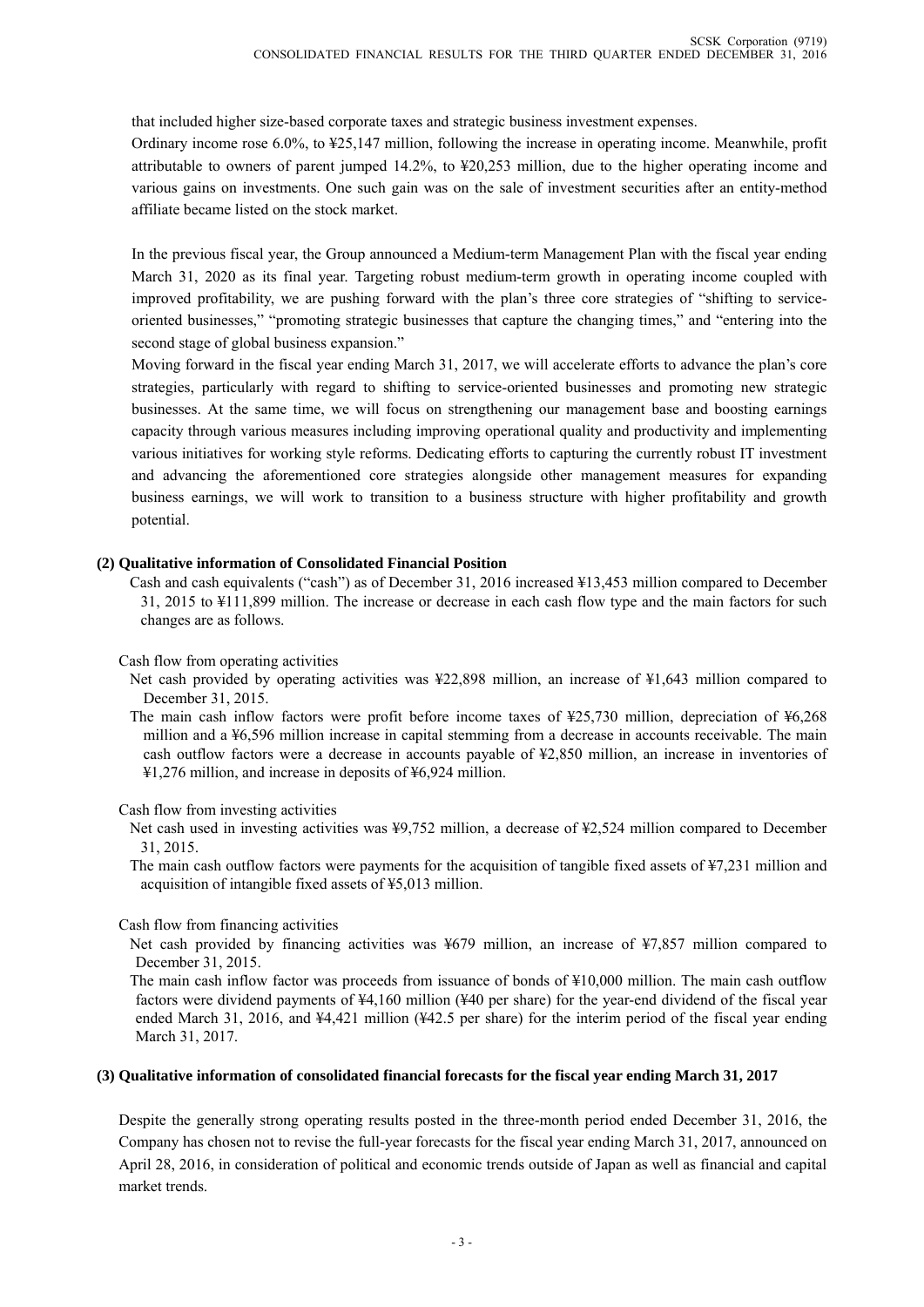## **2. Summary information (notes)**

**(1) Transfer of important subsidiaries in the third quarter under review**

No applicable items

**(2) Adoption of specific accounting procedures in preparing quarterly consolidated financial statements**

No applicable items

**(3) Changes in accounting policies, changes in accounting estimates and restatement of prior period financial statements after error corrections** 

No applicable items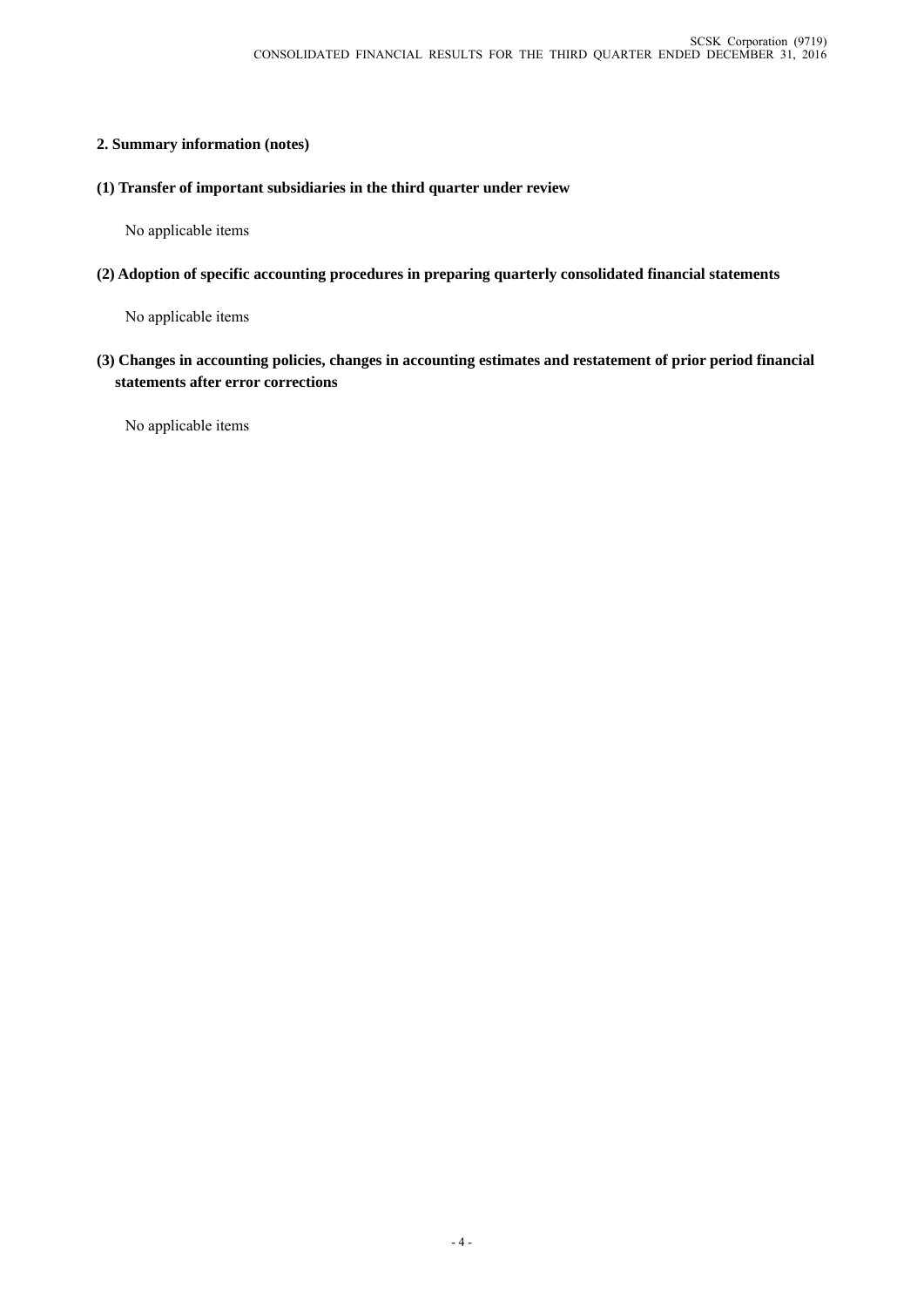## **3. Consolidated Financial Statements**

## **(1) Consolidated Balance Sheets**

|                                     |                     | (Unit: Millions of Yen) |
|-------------------------------------|---------------------|-------------------------|
|                                     | As of Mar. 31, 2016 | As of Dec. 31, 2016     |
| <b>ASSETS</b>                       |                     |                         |
| Current assets                      |                     |                         |
| Cash and deposits                   | 20,840              | 21,209                  |
| Notes and accounts receivable-trade | 63,373              | 56,770                  |
| Securities                          | 800                 |                         |
| Operational investment securities   | 10,110              | 7,098                   |
| Merchandise and finished goods      | 5,373               | 6,458                   |
| Work in process                     | 752                 | 944                     |
| Raw materials and supplies          | 53                  | 48                      |
| Deposits paid                       | 79,004              | 92,289                  |
| <b>Guarantee Deposits</b>           | 37,443              | 44,357                  |
| Other                               | 20,465              | 22,177                  |
| Allowance for doubtful accounts     | $-41$               | $-39$                   |
| Total current assets                | 238,175             | 251,314                 |
| Non-current assets                  |                     |                         |
| Property, plant and equipment       |                     |                         |
| Buildings and structures, net       | 34,119              | 35,416                  |
| Land                                | 20,583              | 19,855                  |
| Other, net                          | 12,169              | 13,791                  |
| Total property, plant and equipment | 66,872              | 69,063                  |
| Intangible assets                   |                     |                         |
| Goodwill                            | 232                 | 156                     |
| Other                               | 8,297               | 11,101                  |
| Total intangible assets             | 8,529               | 11,258                  |
| Investments and other assets        |                     |                         |
| Investment securities               | 8,075               | 9,291                   |
| Other                               | 31,334              | 28,148                  |
| Allowance for doubtful accounts     | $-311$              | $-118$                  |
| Total investments and other assets  | 39,098              | 37,321                  |
| Total non-current assets            | 114,500             | 117,643                 |
| <b>Total assets</b>                 | 352,676             | 368,957                 |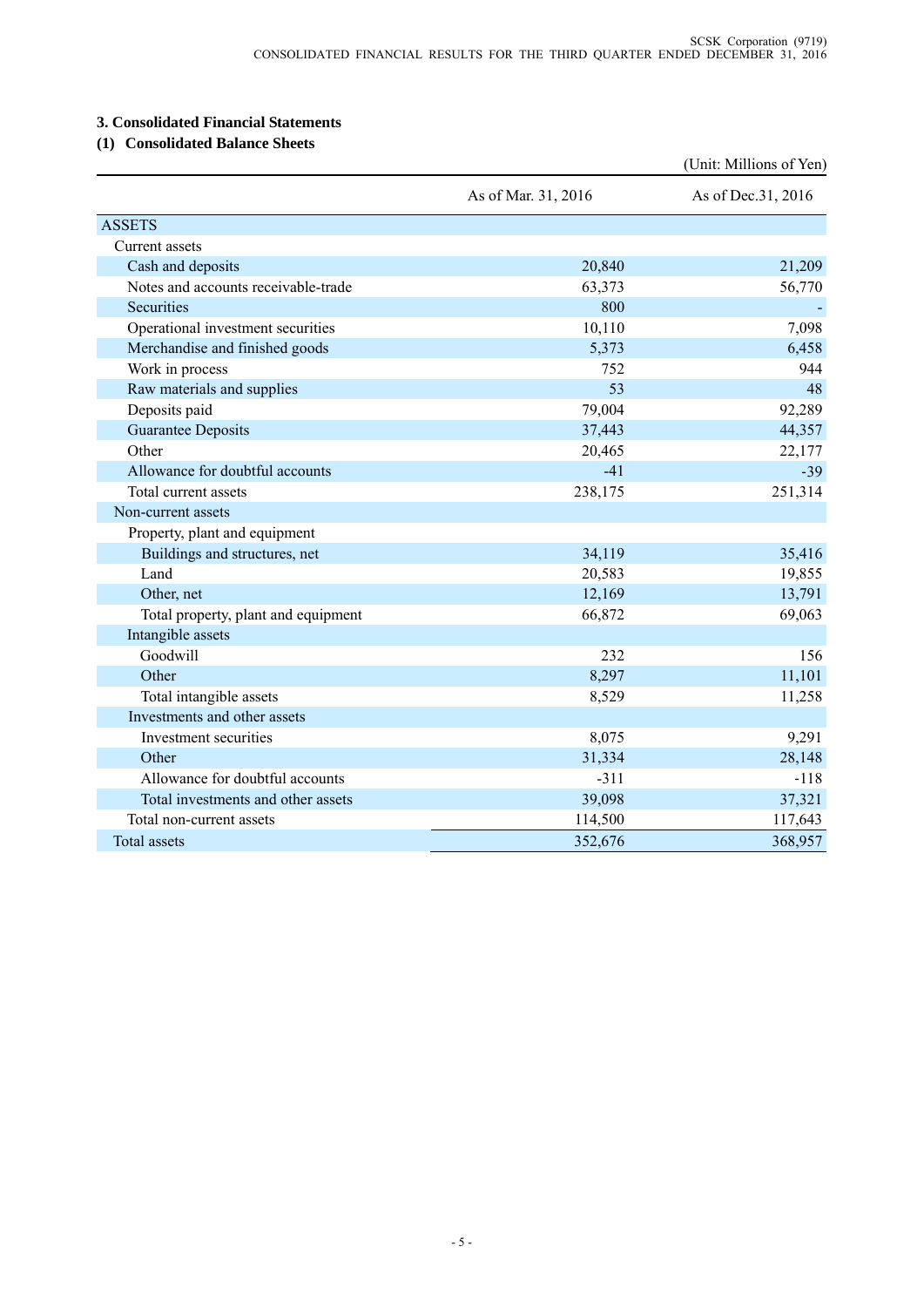|                                                       |                     | (Unit: Millions of Yen) |
|-------------------------------------------------------|---------------------|-------------------------|
|                                                       | As of Mar. 31, 2016 | As of Dec. 31, 2016     |
| <b>LIABILITIES</b>                                    |                     |                         |
| <b>Current liabilities</b>                            |                     |                         |
| Notes and accounts payable-trade                      | 19,679              | 16,877                  |
| Short-term loans payable                              | 10,000              | 10,000                  |
| Current portion of bonds                              |                     | 10,000                  |
| Current portion of long-term loans payable            | 5,000               | 10,000                  |
| Income taxes payable                                  | 3,725               | 405                     |
| Provision for bonuses                                 | 6,275               | 1,964                   |
| Provision for directors' bonuses                      | 258                 | 69                      |
| Provision for loss on construction contracts          | 984                 | 360                     |
| Deposits received of prepaid cards                    | 83,788              | 88,233                  |
| Other                                                 | 26,542              | 28,682                  |
| Total current liabilities                             | 156,255             | 166,593                 |
| Non-current liabilities                               |                     |                         |
| Bonds payable                                         | 25,000              | 25,000                  |
| Long-term loans payable                               | 10,000              | 5,000                   |
| Provision for directors' retirement benefits          | 24                  | 20                      |
| Net defined benefit liability                         | 5,759               | 4,104                   |
| Asset retirement obligations                          | 2,056               | 2,112                   |
| Other                                                 | 2,033               | 2,279                   |
| Total non-current liabilities                         | 44,873              | 38,518                  |
| <b>Total liabilities</b>                              | 201,129             | 205,112                 |
| <b>NET ASSETS</b>                                     |                     |                         |
| Shareholders' equity                                  |                     |                         |
| Capital stock                                         | 21,152              | 21,152                  |
| Capital surplus                                       | 3,054               | 3,051                   |
| Retained earnings                                     | 131,886             | 143,518                 |
| Treasury shares                                       | $-8,444$            | $-8,440$                |
| Total shareholders' equity                            | 147,649             | 159,282                 |
| Accumulated other comprehensive income                |                     |                         |
| Valuation difference on available-for-sale securities | 1,556               | 2,224                   |
| Deferred gains or losses on hedges                    | $-89$               | $-14$                   |
| Foreign currency translation adjustment               | 169                 | $-319$                  |
| Remeasurements of defined benefit plans               | $-3,866$            | $-3,861$                |
| Total accumulated other comprehensive income          | $-2,229$            | $-1,971$                |
| Subscription rights to shares                         | 88                  | 83                      |
| Non-controlling interests                             | 6,038               | 6,451                   |
| Total net assets                                      | 151,546             | 163,845                 |
| Total liabilities and net assets                      | 352,676             | 368,957                 |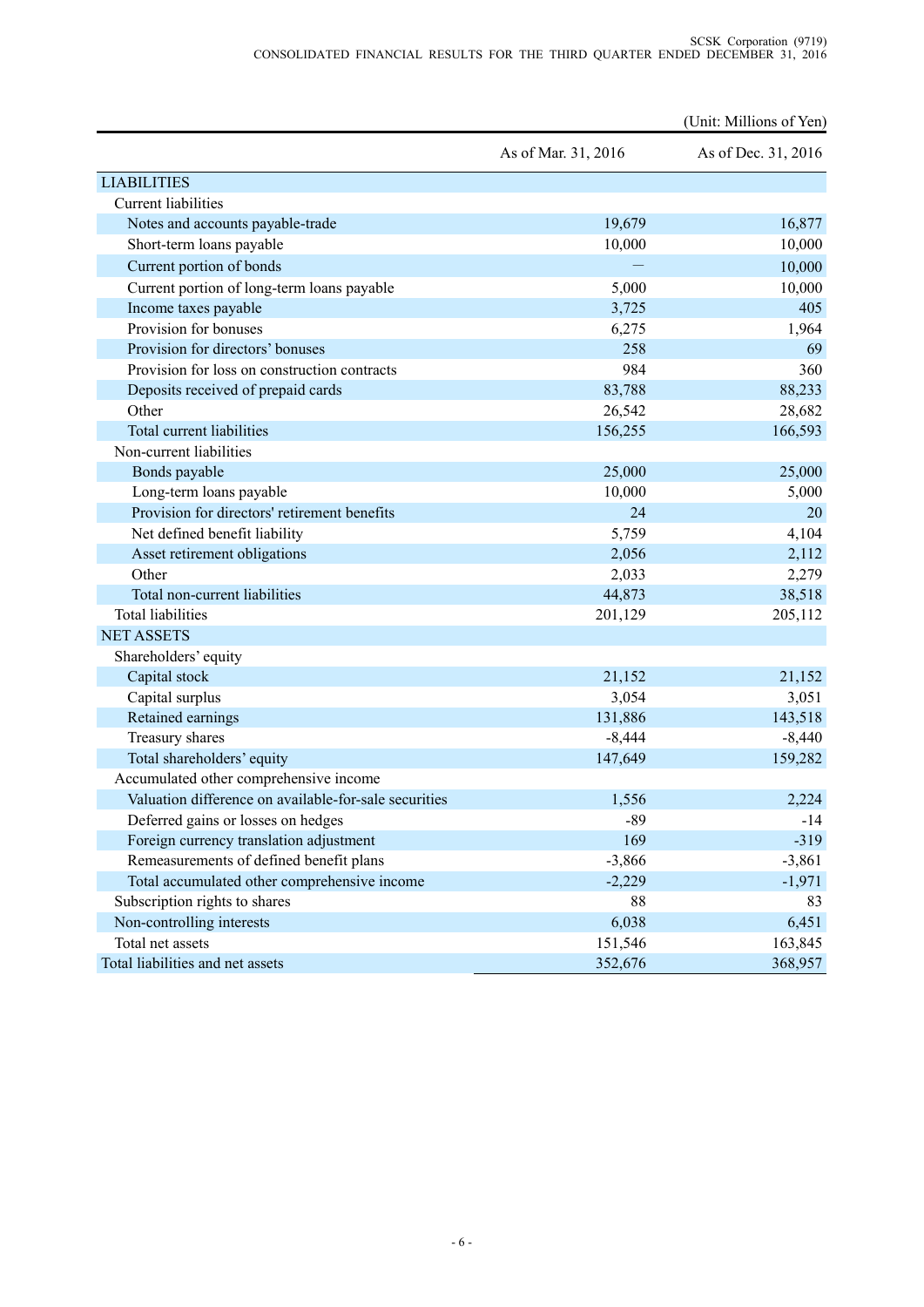| (2) Consolidated Statements of Income and Comprehensive Income |
|----------------------------------------------------------------|
| <b>Consolidated Statements of Income</b>                       |

|                                                                  |                                       | (Unit: Millions of Yen)               |
|------------------------------------------------------------------|---------------------------------------|---------------------------------------|
|                                                                  | From Apr. 1, 2015<br>to Dec. 31, 2015 | From Apr. 1, 2016<br>to Dec. 31, 2016 |
| Net sales                                                        | 235,216                               | 239,047                               |
| Cost of sales                                                    | 178,587                               | 180,034                               |
| Gross profit                                                     | 56,629                                | 59,013                                |
| Selling, general and administrative expenses                     | 34,225                                | 35,644                                |
| Operating income                                                 | 22,403                                | 23,368                                |
| Non-operating income                                             |                                       |                                       |
| Interest income                                                  | 73                                    | 50                                    |
| Dividends income                                                 | 59                                    | 66                                    |
| Share of profit of entities accounted for using equity<br>method | 209                                   | 344                                   |
| Gain on sales of investment securities                           | 89                                    | 296                                   |
| Hoard profit of prepaid card                                     | 1,004                                 | 1,099                                 |
| Other                                                            | 238                                   | 171                                   |
| Total non-operating income                                       | 1,675                                 | 2,027                                 |
| Non-operating expenses                                           |                                       |                                       |
| Interest expenses                                                | 149                                   | 121                                   |
| Other                                                            | 212                                   | 127                                   |
| Total non-operating expenses                                     | 361                                   | 248                                   |
| Ordinary income                                                  | 23,717                                | 25,147                                |
| Extraordinary income                                             |                                       |                                       |
| Gain on sales of non-current assets                              | $\theta$                              | 13                                    |
| Gain on sales of investment securities                           | 154                                   | 669                                   |
| Total extraordinary income                                       | 154                                   | 683                                   |
| <b>Extraordinary losses</b>                                      |                                       |                                       |
| Loss on retirement of non-current assets                         | 35                                    | 23                                    |
| Loss on sales of non-current assets                              | 14                                    | 27                                    |
| Impairment loss                                                  | 98                                    | 37                                    |
| Loss on valuation of investment securities                       | —                                     | $\overline{7}$                        |
| Loss on sales of membership                                      |                                       | $\boldsymbol{0}$                      |
| Loss on valuation of membership                                  | $\overline{2}$                        | 3                                     |
| Office transfer related expenses                                 | 374                                   |                                       |
| Compensation expenses                                            | 76                                    |                                       |
| Total extraordinary losses                                       | 601                                   | 99                                    |
| Profit before income taxes                                       | 23,269                                | 25,730                                |
| Income taxes — current                                           | 2,281                                 | 1,759                                 |
| Income taxes - deferred                                          | 2,801                                 | 3,157                                 |
| Total income taxes                                               | 5,083                                 | 4,917                                 |
| Profit                                                           | 18,186                                | 20,813                                |
| Profit attributable to non-controlling interests                 | 452                                   | 559                                   |
| Profit attributable to owners of parent                          | 17,734                                | 20,253                                |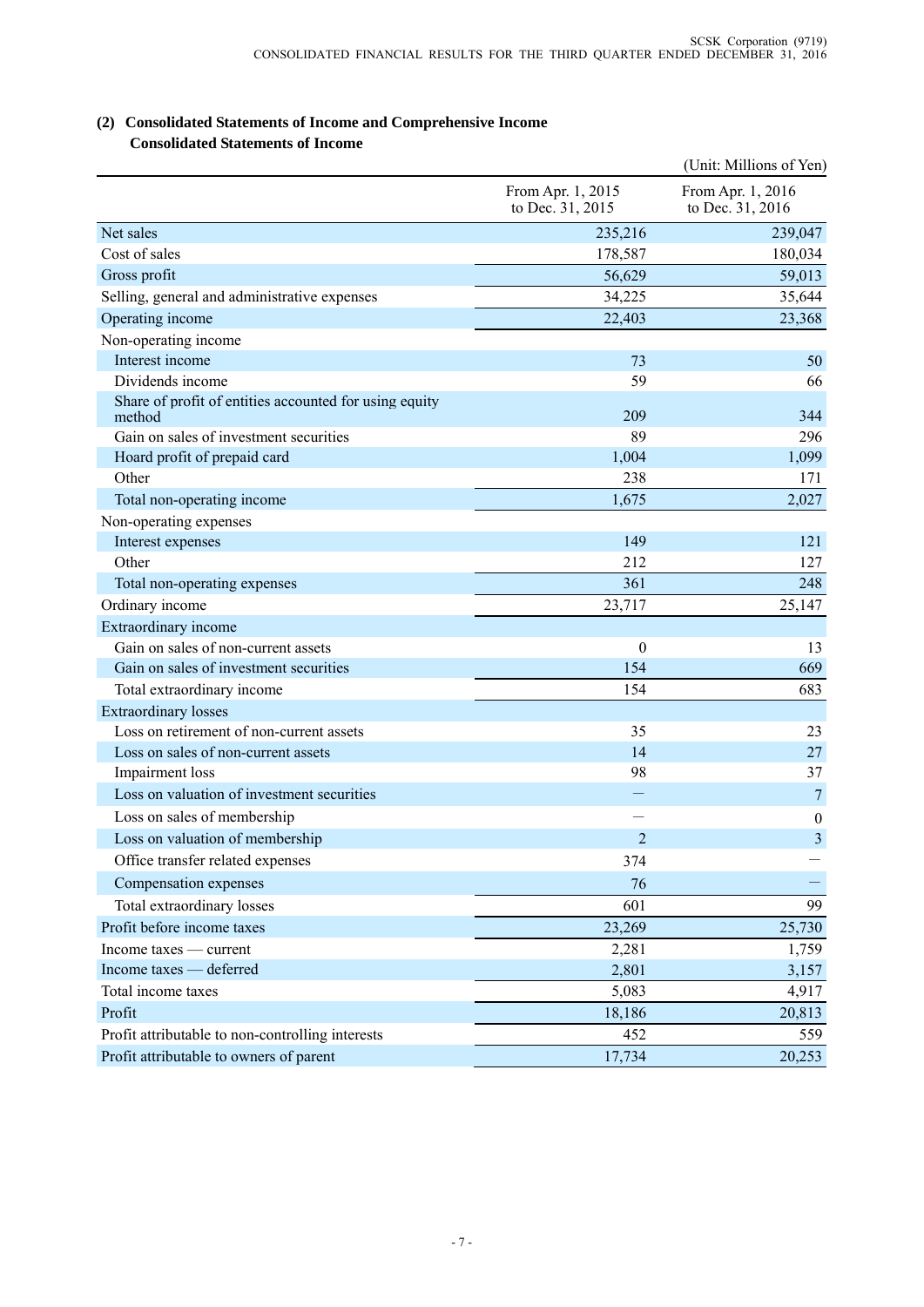# **Consolidated Statements of Comprehensive Income**

|                                                                                      |                                       | (Unit: Millions of Yen)               |
|--------------------------------------------------------------------------------------|---------------------------------------|---------------------------------------|
|                                                                                      | From Apr. 1, 2015<br>to Dec. 31, 2015 | From Apr. 1, 2016<br>to Dec. 31, 2016 |
| Profit                                                                               | 18,186                                | 20,813                                |
| Other comprehensive income                                                           |                                       |                                       |
| Valuation difference on available-for-sale securities                                | $-632$                                | 665                                   |
| Deferred gains or losses on hedges                                                   | $-7$                                  | 74                                    |
| Foreign currency translation adjustment                                              | $-31$                                 | $-434$                                |
| Remeasurements of defined benefit plans, net of tax                                  | $-510$                                | 14                                    |
| Share of other comprehensive income of entities<br>accounted for using equity method | $-36$                                 | $-48$                                 |
| Total other comprehensive income                                                     | $-1,218$                              | 271                                   |
| Comprehensive income                                                                 | 16,968                                | 21,084                                |
| Comprehensive income attributable to                                                 |                                       |                                       |
| Comprehensive income attributable to owners of parent                                | 16,561                                | 20,512                                |
| Comprehensive income attributable to non-controlling<br>interests                    | 406                                   | 572                                   |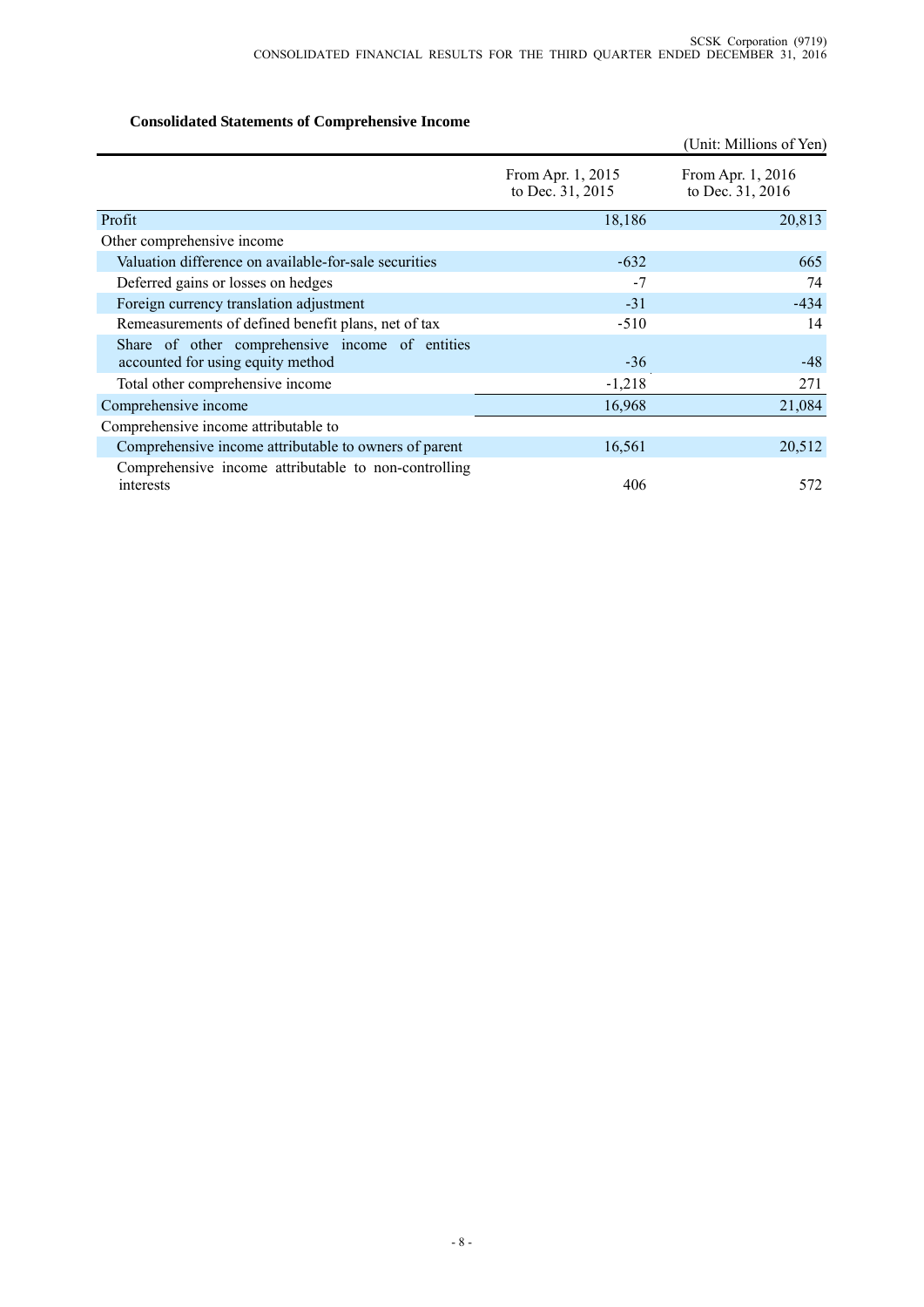## **(3) Consolidated Statements of Cash Flows**

|                                                              |                                       | (Unit: Millions of Yen)               |
|--------------------------------------------------------------|---------------------------------------|---------------------------------------|
|                                                              | From Apr. 1, 2015<br>to Dec. 31, 2015 | From Apr. 1, 2016<br>to Dec. 31, 2016 |
| Cash flows from operating activities                         |                                       |                                       |
| Profit before income taxes                                   | 23,269                                | 25,730                                |
| Depreciation                                                 | 5,847                                 | 6,268                                 |
| Amortization of goodwill                                     | 61                                    | 75                                    |
| <b>Impairment</b> loss                                       | 98                                    | 37                                    |
| Increase (decrease) in allowance for doubtful accounts       | 46                                    | $-195$                                |
| Increase (decrease) in net defined benefit liability         | 45                                    | $-1,579$                              |
| Decrease (increase) in net defined benefit asset             | $-829$                                | $\Omega$                              |
| Loss on retirement of non-current assets                     | 35                                    | 23                                    |
| Loss (gain) on sales of non-current assets                   | 14                                    | 13                                    |
| Loss (gain) on valuation of investment securities            |                                       | $\overline{7}$                        |
| Loss (gain) on sales of investment securities                | $-243$                                | $-965$                                |
| Share of (profit) loss of entities accounted for using       |                                       |                                       |
| equity method                                                | $-209$                                | $-344$                                |
| Interest and dividend income                                 | $-132$                                | $-116$                                |
| Interest expenses paid on loans and bonds                    | 149                                   | 121                                   |
| Loss (gain) on investments in partnership                    | $-155$                                | 5                                     |
| Decrease (increase) in investment securities for sale        | 7,761                                 | 2,943                                 |
| Decrease (increase) in notes and accounts receivable - trade | 9,056                                 | 6,596                                 |
| Decrease (increase) in inventories                           | $-3,365$                              | $-1,276$                              |
| Decrease (increase) in guarantee deposits                    | $-11,655$                             | $-6,924$                              |
| Increase (decrease) in notes and accounts payable - trade    | $-1,471$                              | $-2,850$                              |
| Increase (decrease) in deposits received of prepaid cards    | 4,393                                 | 4,445                                 |
| Other, net                                                   | $-5,054$                              | $-3,532$                              |
| Subtotal                                                     | 27,662                                | 28,486                                |
| Interest and dividend income received                        | 298                                   | 285                                   |
| Interest expenses paid                                       | $-153$                                | $-137$                                |
| Compensation expenses paid                                   | $-664$                                | $-15$                                 |
| Payments for move expenses                                   | $-2,508$                              |                                       |
| Income taxes (paid) refund                                   | $-3,379$                              | $-5,720$                              |
| Net cash provided by (used in) operating activities          | 21,255                                | 22,898                                |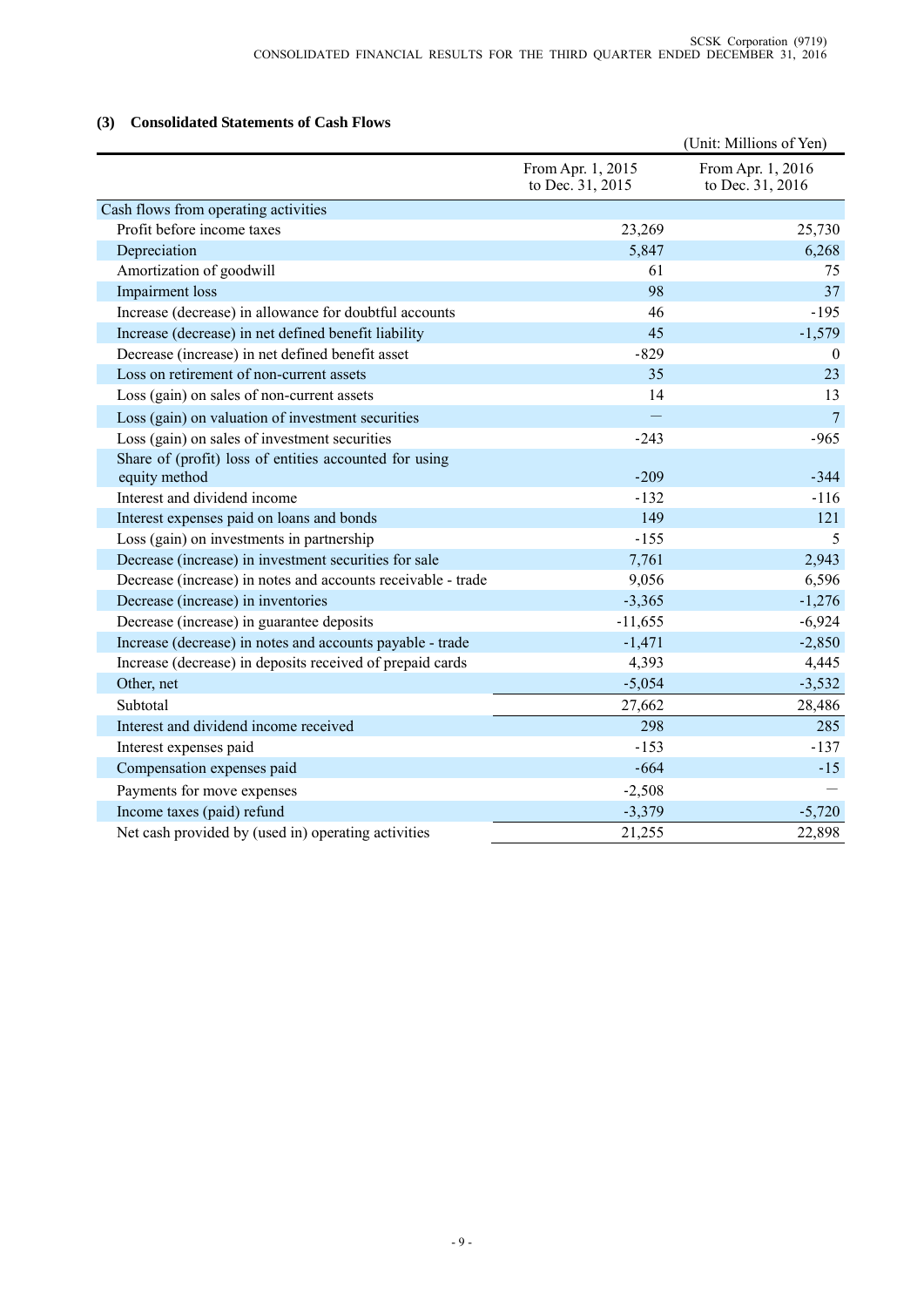|                                                                                                      |                                       | (Unit: Millions of Yen)               |
|------------------------------------------------------------------------------------------------------|---------------------------------------|---------------------------------------|
|                                                                                                      | From Apr. 1, 2015<br>to Dec. 31, 2015 | From Apr. 1, 2016<br>to Dec. 31, 2016 |
| Cash flows from investing activities                                                                 |                                       |                                       |
| Proceeds from withdrawal deposit                                                                     | 352                                   |                                       |
| Purchase of securities                                                                               | $-3,200$                              |                                       |
| Proceeds from sales and redemption of securities                                                     | 2,800                                 | 700                                   |
| Purchase of property, plant and equipment                                                            | $-6,302$                              | $-7,231$                              |
| Proceeds from sales of property, plant and equipment                                                 | 7                                     | 1,161                                 |
| Purchase of intangible assets                                                                        | $-2,643$                              | $-5,013$                              |
| Purchase of investment securities                                                                    | $-0$                                  | $-324$                                |
| Proceeds from sales and redemption of investment<br>securities                                       | 535                                   | 1,109                                 |
| Collection of short-term loans receivable                                                            | 6                                     | 5                                     |
| Proceeds from withdrawal of investments in partnership                                               | 183                                   | 73                                    |
| Payments for lease and guarantee deposits                                                            | $-177$                                | $-100$                                |
| Proceeds from collection of lease and guarantee deposits                                             | 936                                   | 107                                   |
| Other, net                                                                                           | 274                                   | $-239$                                |
| Net cash provided by (used in) investing activities                                                  | $-7,227$                              | $-9,752$                              |
| Cash flows from financing activities                                                                 |                                       |                                       |
| Increase in short-term loans payable                                                                 | 10,000                                | 10,000                                |
| Decrease in short-term loans payable                                                                 | $-10,000$                             | $-10,000$                             |
| Proceeds from long-term loans payable                                                                |                                       | 5,000                                 |
| Repayments of long-term loans payable                                                                | $-10,000$                             | $-5,000$                              |
| Proceeds from issuance of bonds                                                                      | 10,000                                | 10,000                                |
| Repayments of lease obligations                                                                      | $-534$                                | $-572$                                |
| Purchase of treasury shares                                                                          | $-18$                                 | $-8$                                  |
| Proceeds from sales of treasury shares                                                               | 15                                    | -1                                    |
| Cash dividends paid                                                                                  | $-6,240$                              | $-8,582$                              |
| Dividends paid to non-controlling interests                                                          | $-137$                                | $-159$                                |
| Payments from changes in ownership interests in                                                      |                                       |                                       |
| subsidiaries that do not result in change in scope<br>of consolidation                               | $-262$                                |                                       |
| Net cash provided by (used in) financing activities                                                  | $-7,178$                              | 679                                   |
| Effect of exchange rate change on cash and cash equivalents                                          | $-22$                                 | $-372$                                |
| Net increase (decrease) in cash and cash equivalents                                                 | 6,827                                 | 13,453                                |
| Cash and cash equivalents at beginning of period                                                     | 85,713                                | 98,445                                |
| Decrease in cash and cash equivalents resulting<br>from exclusion of subsidiaries from consolidation | $-81$                                 |                                       |
| Cash and cash equivalents at end of period                                                           | 92,458                                | 111,899                               |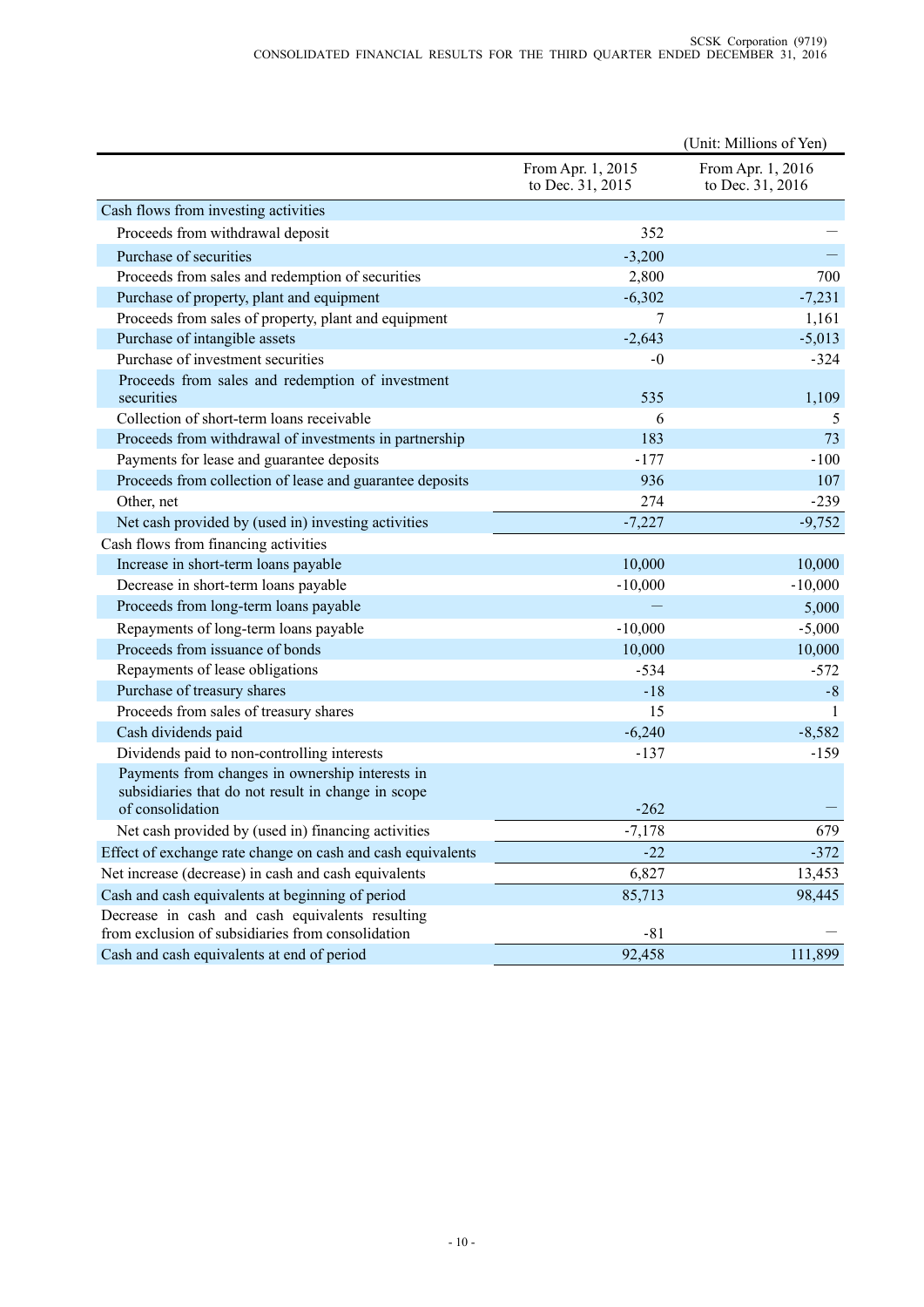## **(4) Notes regarding Consolidated Financial Results for the nine-month period ended December 31, 2016 (Notes regarding the Premise of a Going Concern)**

No applicable items.

### **(Notes concerning significant changes in shareholders' equity)**

No applicable items.

#### **(Segment Information)**

I. Nine-month period of fiscal year ended March 31, 2016 (April 1, 2015 to December 31, 2015)

1) Information on Sales, Income (Loss) by Reported Segment

|  | (Unit: Millions of Yen) |  |
|--|-------------------------|--|
|--|-------------------------|--|

|                                            | Manufactur-<br>ing Systems<br><b>Business</b> | Telecommuni-<br>cation<br>Systems<br><b>Business</b> | Distribution<br>Systems<br><b>Business</b> | Financial<br>Systems<br><b>Business</b> | <b>Business</b><br>Solutions | <b>Business</b><br>Services | <b>IT Platform</b><br>Solutions | Prepaid Card<br><b>Business</b> |
|--------------------------------------------|-----------------------------------------------|------------------------------------------------------|--------------------------------------------|-----------------------------------------|------------------------------|-----------------------------|---------------------------------|---------------------------------|
| Sales                                      |                                               |                                                      |                                            |                                         |                              |                             |                                 |                                 |
| (1) Outside customers                      | 29,429                                        | 17,817                                               | 35,888                                     | 51,132                                  | 14,198                       | 28,723                      | 55,078                          | 2,363                           |
| Inter-segment sales or<br>(2)<br>transfers | 2,165                                         | 1,013                                                | 8,829                                      | 361                                     | 1,908                        | 1,743                       | 4,297                           |                                 |
| Total                                      | 31,594                                        | 18,830                                               | 44,717                                     | 51,493                                  | 16,106                       | 30,467                      | 59,375                          | 2,364                           |
| Segment income (loss)                      | 1,840                                         | 2,978                                                | 5,023                                      | 6,628                                   | 966                          | 2,041                       | 3,711                           | 174                             |

|                                         | Others | Total   | Adjustments<br>(Note 1) | Amounts<br>Reported in the<br>Consolidated<br>Financial<br><b>Statements</b><br>(Note 2) |
|-----------------------------------------|--------|---------|-------------------------|------------------------------------------------------------------------------------------|
| <b>Sales</b>                            |        |         |                         |                                                                                          |
| (1) Outside customers                   | 584    | 235,216 |                         | 235,216                                                                                  |
| (2) Inter-segment sales or<br>transfers | 1,408  | 21,727  | $-21,727$               |                                                                                          |
| Total                                   | 1,993  | 256,943 | $-21,727$               | 235,216                                                                                  |
| Segment income (loss)                   | 214    | 23,578  | $-1,175$                | 22,403                                                                                   |

Notes: Adjustments are as follows:

1. The adjustment loss of ¥ 1,175 million to segment income (loss) represent general corporate expenses that have not been allocated to the reported segments.

2. Segment income (loss) has been reconciled to operating income in the consolidated income statement.